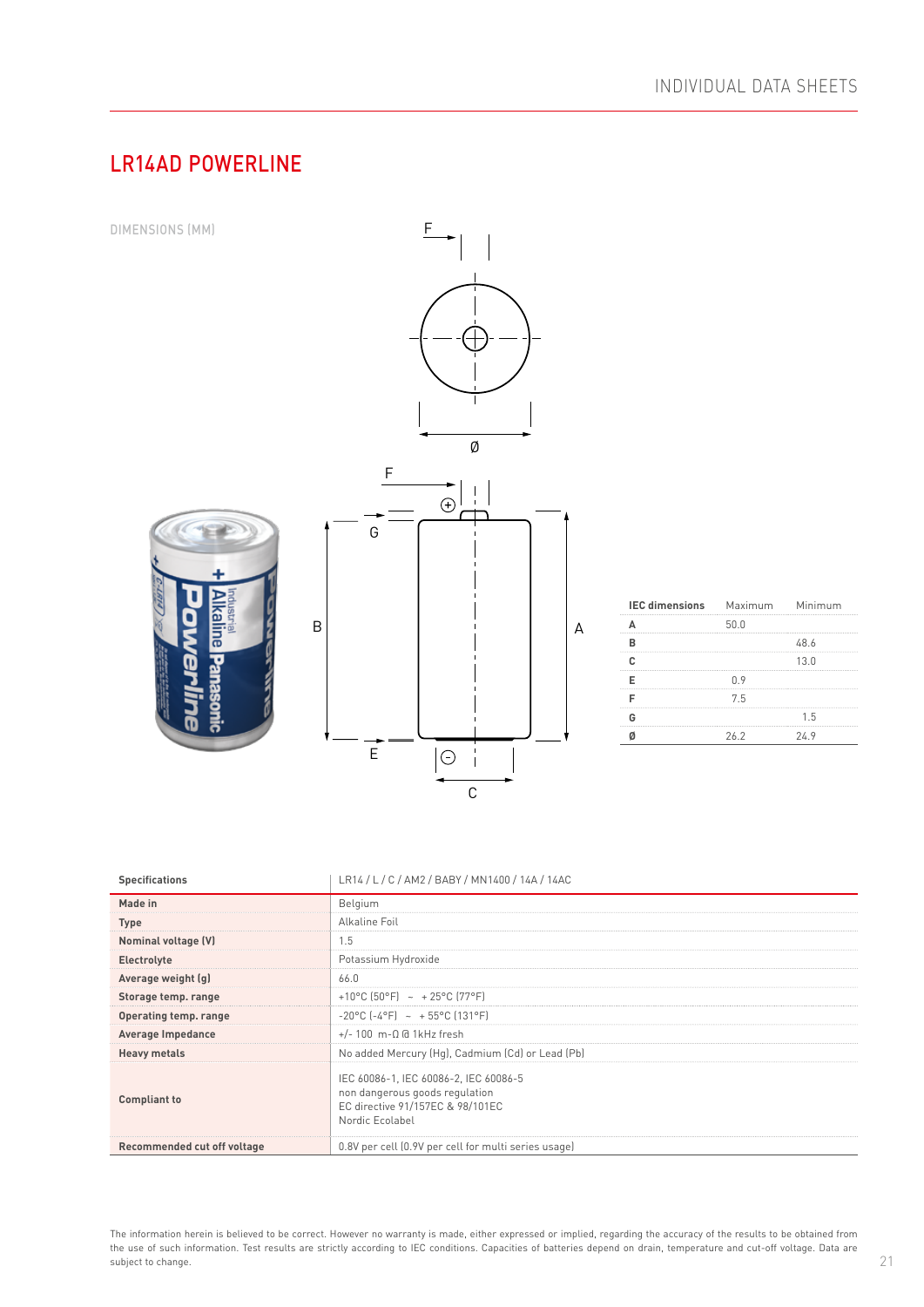# LR14AD POWERLINE

 $\frac{1}{\sqrt{2}}$ 

1,000

Voltage (V)

Voltage (V)

/oltage (V)

Voltage (V)

Voltage (V)

0.9 0.9 0.8 0.8

1.0 1.0 1.1 1.1 1.2 1.2 1.3 1.3 1.4 1.4 1.5 1.5 1.6 1.6

 $\frac{1}{0.9}$ 

 $\overline{0}$ 

1.0 1.1 1.1 1.2 1.3 1.4 1.5 1.6 1.6

1.2

1.5



## TYPICAL DISCHARGE VALUES DISCHARGE TEMPERATURE CHARACTERISTICS Resistance (Ω)



1 10 100 Discharge time (hours) Discharge time (hours)

0 5 10 15 20 25

0 5 10 15 20 25

1.0V

Discharge time (minutes)

end the contract of the contract of the contract of the contract of the Discharge time (minutes)

0.8V

0 200 400 600 800 1,000 1,200 1,400

Portable lighting 4m/15m 8h/d 3.9Ω end 0.9V Portable lighting 4m/15m 8h/d 3.9Ω end 0.9V

Toy 1h/d 3.9Ω end 0.8V Toy 1h/d 3.9Ω end 0.8V

0.9V

1.1V

 $\pm$ 





The information herein is believed to be correct. However no warranty is made, either expressed or implied, regarding the accuracy of the results to be obtained from the use of such information. Test results are strictly according to IEC conditions. Capacities of batteries depend on drain, temperature and cut-off voltage. Data are subject to change.